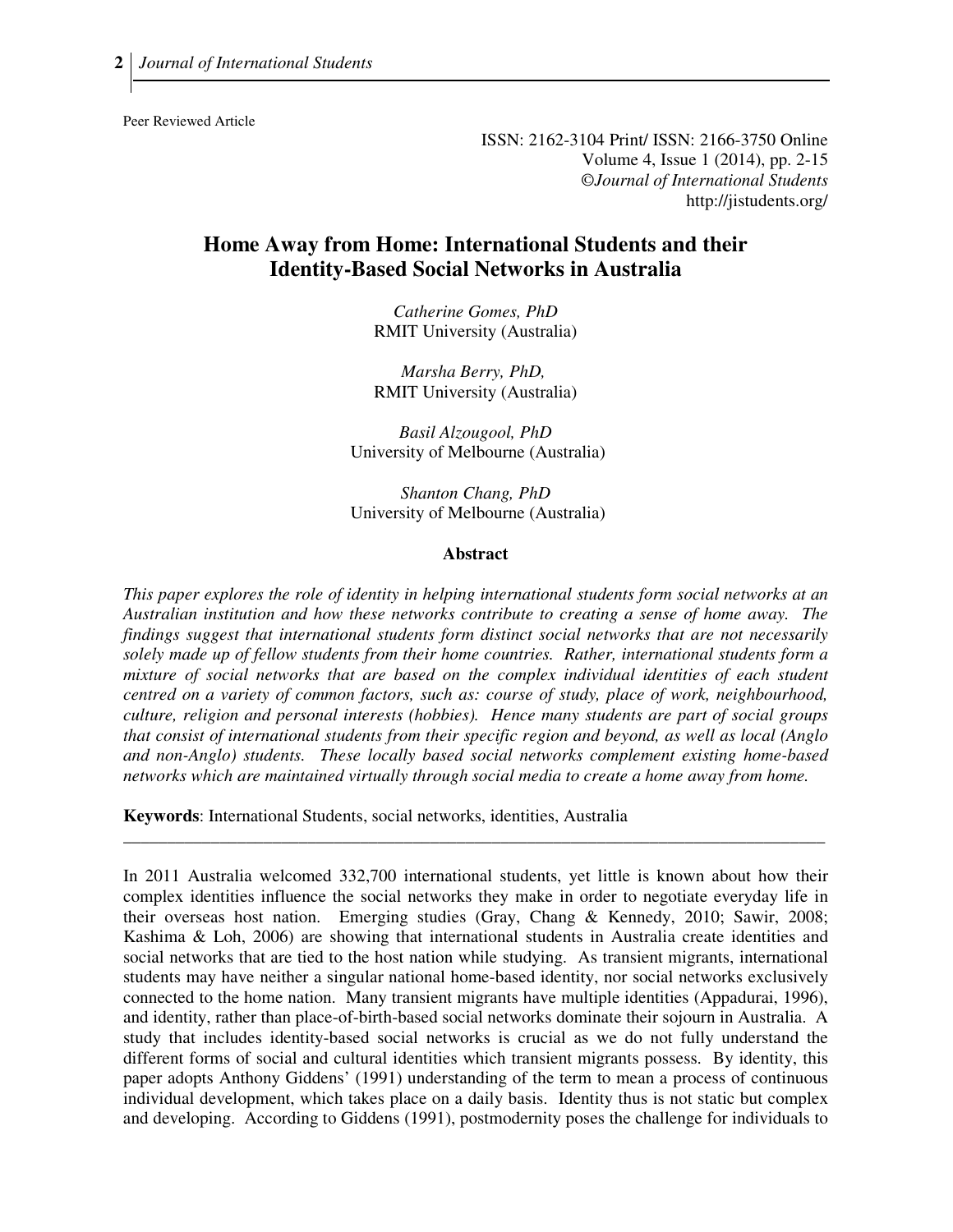create their own identities. He notes: "What to do? How to act? Who to be? These are focal questions for everyone living in circumstances of late modernity - and ones which, on some level or another, all of us answer, either discursively or through day-to-day social behaviour" (Giddens, 1991, p. 70). Furthermore, identity is influenced by an individual's interactions with others in their surroundings. Giddens (1991, p.54) explains that a "person's identity is not to be found in behaviour, nor - important though this is - in the reactions of others, but in the capacity *to keep a particular narrative going*. The individual's biography, if she is to maintain regular interaction with others in the day-to-day world, cannot be wholly fictive. It must continually integrate events which occur in the external world, and sort them into the ongoing 'story' about the self'". Thus identity is individualised and continuously evolving primarily because of the postmodern condition of globalisation. This paper adopts Giddens' notion of identity as being both individual yet complex due to everyday encounters with others. The implications of Gidden's notion of identity provide a way of exploring the role of the shifting layers of the identities of international students that are the results of their new experiences through social networks in their adopted country.

# **Challenges with Being Away from Home**

Li and Gasser (2005) examined whether contact with individuals from the host country, ethnic identity, and cross-cultural self-efficacy of Asian international students predicts their sociocultural adjustment. The researchers found that contact with the individuals from the host country partially mediated the effect of cross-cultural self-efficacy on sociocultural adjustment. However, contact with the hosts did not mediate the effect of ethnic identity on sociocultural adjustment. Brown and Holloway (2008) investigated the initial stage of the international sojourn at a university in the South of England. They found that the initial stage of the sojourn was not characterised by feelings of excitement. Students were overwhelmed by negative psychological and emotional symptoms more commonly associated with culture shock (Ward et al., 2001; Ryan, 2005; Brown and Holloway, 2008). Khawaja and Dempsey (2008) compared international and domestic students enrolled at a large Australian university based in a capital city on variables such as accommodation, financial satisfaction, social support, mismatched expectations, academic stress, dysfunctional coping, and psychological distress. Results demonstrate that in comparison to domestic students, international students had less social support, used more dysfunctional coping strategies and had greater incongruence between their expectations and experiences of university life.

Zhang and Goodson (2011) systematically reviewed 64 studies published in peer-reviewed journals between January 1990 and January 2009 to identify predictors of psychosocial adjustment of international undergraduate and graduate students in the United States. They found that the most frequently reported predictors included: stress, social support, English language proficiency, region/country of origin, length of residence in the United States, acculturation, social interaction with Americans, self-efficacy, gender, and personality. The literature also has some suggestions for solutions to these challenges including adequate orientation (e.g. Mckinlay, Pattison and Gross, 1996) and transition support services (e.g. Kudo and Simkin, 2003; Velliaris and Warner, 2009) and also the formation of same-culture networks (Sawir, 2008).

# **Social Networks of International Students**

There have been debates about the importance of social networks of international students in host countries. Data from 200 intensive interviews with international students in Sawir's (2008) study revealed that two-thirds of participants experienced problems of loneliness and/or isolation, especially in the early months. Sawir identified three kinds of loneliness experienced by international students: (i) personal loneliness because of the loss of contact with families; (ii) social loneliness because of the loss of networks and (iii) cultural loneliness, triggered by the absence of the preferred cultural and/or linguistic environment. While Sawir (2008) maintained the importance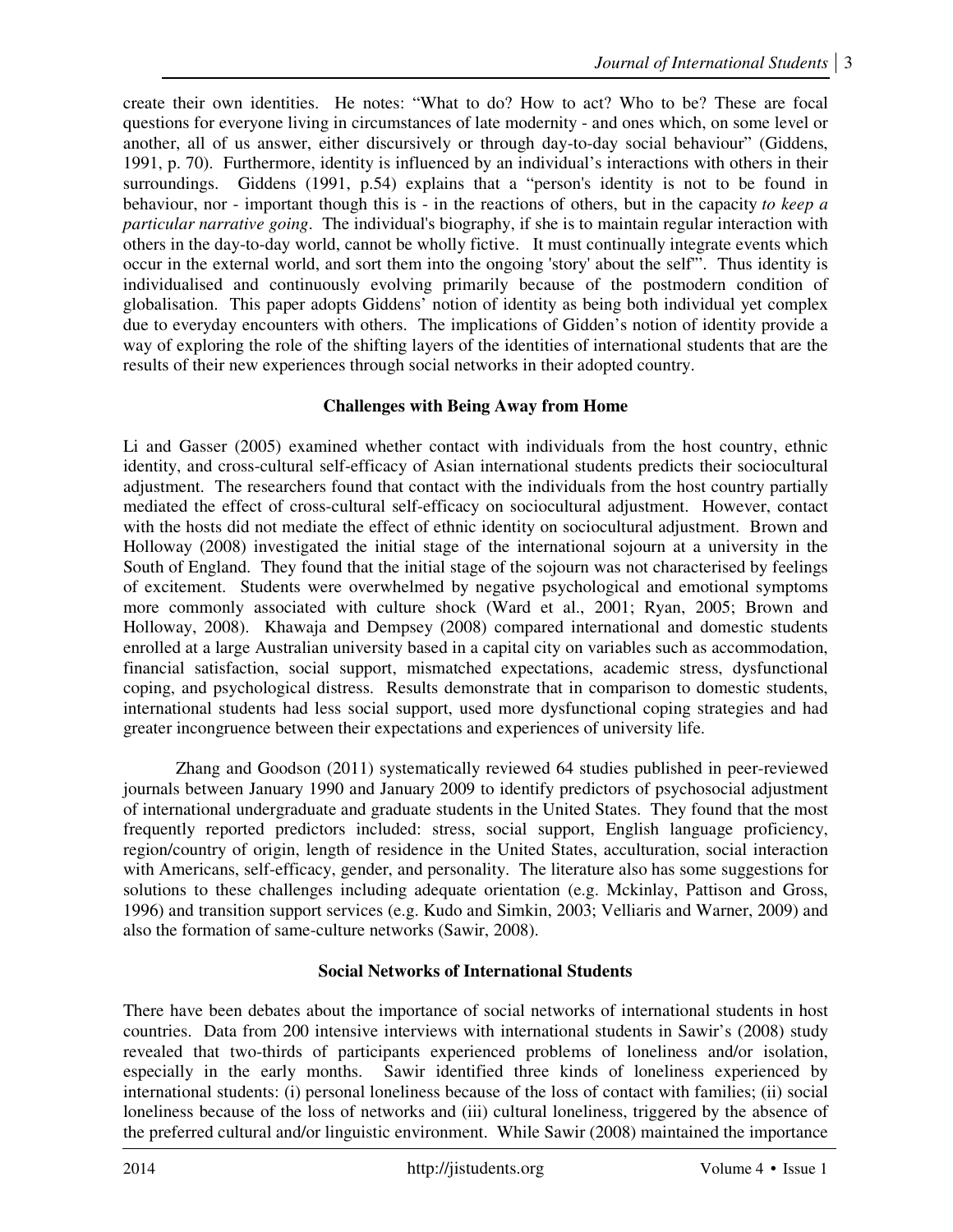of same-culture networks because he felt they are often crucial for international students, yet cannot substitute adequate pastoral care by universities or ensure satisfactory engagement with local cultures, Russell et al. (2010) indicated that social connectedness included links connecting to local Australians, family and co-cultural friends (friends from similar cultures).

Russell et al. (2010) also identified three patterns of adaptation among a sample of 979 international students attending a large metropolitan university in Melbourne. The first group of students (58.8%) were considered "positive and connected" – meaning that this group of students felt more connected to Melbourne and had less cultural and psychological stress in general. They were also generally happy with their financial state, health, and academic progress. The second group of students (34.4%) were considered "unconnected and stressed"–meaning they were socially isolated and reported highest levels of stress generally about their financial situation, their lifestyle balance, and their academic progress. Finally, the "distressed and risk-taking" group (6.7%) were also socially isolated and reported high levels of stress, and depression. They were involved in risktaking behaviours such as involvement in drugs, gambling, unsafe sexual practices, and self-harm. In addition, Arkoudis et al. (2012) indicated strategies for enhancing domestic-international student engagement. This suggests that social networks in host countries can be multi-dimensional. Therefore social networks (whether same or mixed culture) is a complex phenomenon but it's unclear the impact of these networks on the identities of international students and vice versa. The next section explores some of the complexities of the potential relationships between social networks and identities.

#### **The Relationship between Social Networks and Identities**

International students may not have a singular national home-based identity or participate in social networks exclusively connected to their home nation. Due to their transnational migration many international students have multiple social identities which are based on their encounters with others as noted by Giddens (1991) and identity-based social networks. These are based not solely on the place of their birth but also on the following factors: heritage connected to the broad categories of race, ethnic culture, national culture and religion; gender, and general interests such as hobbies. Moreover, because international students in Australia often have the intention of successfully converting their residential status to permanent (Robertson, 2011), they have a vested interest in fostering stronger links to their host nation. Emerging studies (e.g. Sawir, 2008; Kashima & Loh 2006) have shown that international students in Australia create social identities and networks that are tied to the adopted nation while studying. Consequently, they find the transition back to their homeland challenging.

Individual and group identities have become increasingly challenging to define or recognise because of the circulation of people, ideas and cultures. This globalization is facilitated by the spread of communication and media technologies. Arjun Appadurai (1996, pp. 30) notes that the global cultural flow and circulation of people, finances, technologies, media and ideas have created new collectives and thus identities. However, new collectives are unique as they become, what Benedict Anderson (1983) calls "imagined communities", which exist outside their geographical and national boundaries. In his work on nationalism, Anderson explains that his understanding of the nation is complex, as it departs from ideas of colonial struggles into something else in this modern era. He further explains that ideas of nation (nationalism, nation-ness) are still informed and complicated by events in history, geography, regional politics (political proximity), migration, and demographics (historical events and geography). He notes that in light of globalization, nations are now not limited to physically confined spaces but can instead be entities of imagined political communities that are 'both inherently limited and sovereign'. (1991, p. 224). While Anderson specifically looked at how communities maintained their national and cultural identities outside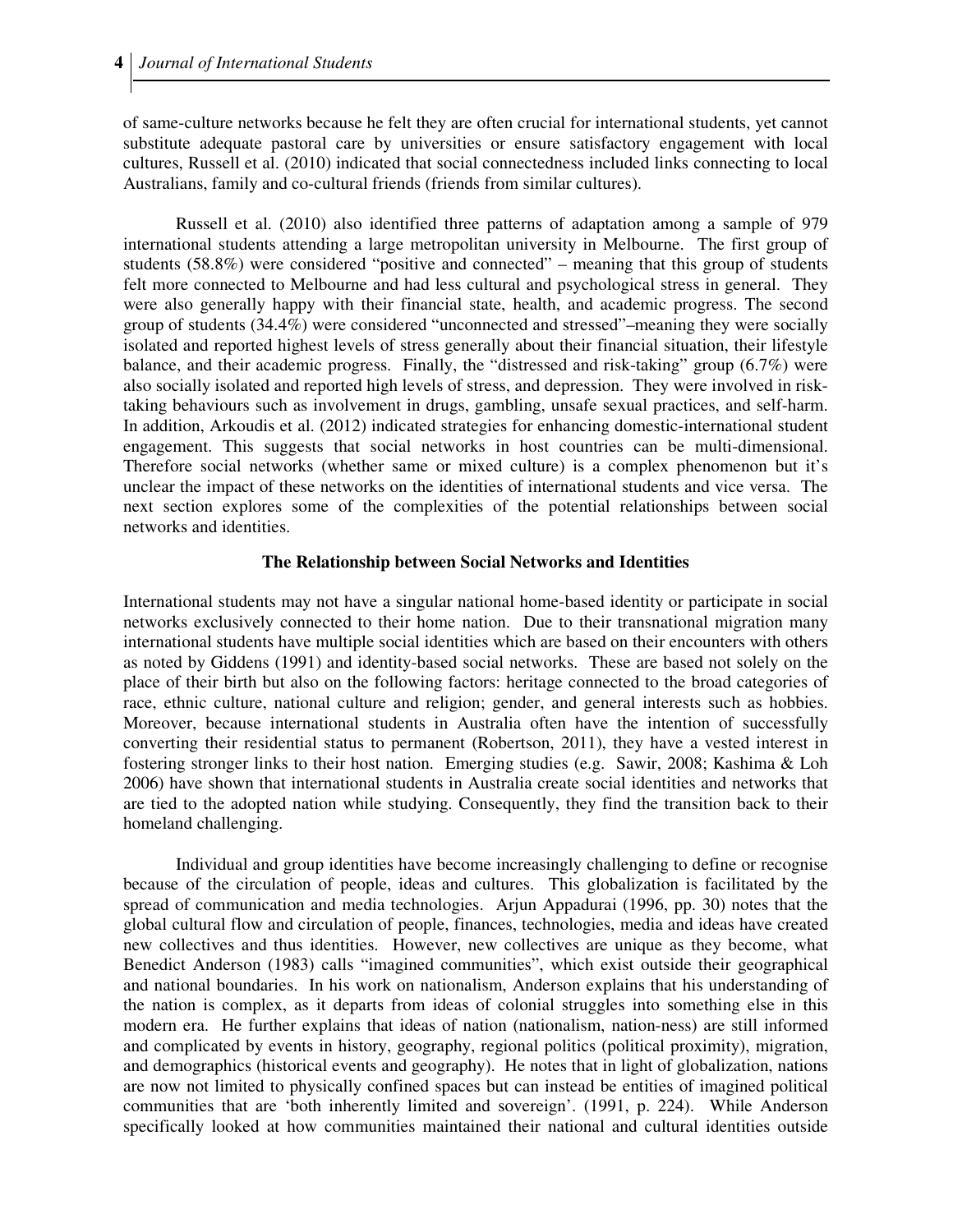their homelands, his notion of the imagined community allows us to build upon his theory of the imagined community in order to unpack the complex identities that are evolving as part of the globalisation process.

Anderson and others such as Stuart Hall (1973; 1992), Frederick Jameson (1991), Rey Chow (1993), Homi Bhabha (1994) and Ien Ang (1985; 2001), in their eclectic work on society and culture have in many ways attempted to make sense of the subject of identity by investigating and unpacking collectives, their lifestyles and their products - including art, literature, architecture, and the media. The media, in particular, has become an expanding focus for enquiry within the academy with branches examining different forms (entertainment, news and social media) and platforms, which can be corporeal (e.g. films screened in cinemas, television programs, dvds, memory sticks) and virtual. The rise of direct user engagement with media such as comments on news and online forums has provided consumers with unprecedented broadcasting power. These researchers (Hall, 1993; Jameson, 1991; Chow, 1993; Bhabha, 1994 and Ang, 2001) have theorised the social and cultural identities of different collectives that are defined by, become part of, and have emerged from national and transnational boundaries. Their invaluable research has uncovered the role of (shifting) identities in questions concerning individual and group determinants, as well as identifiers of belonging, identification, self-description and representation.

Drawing on Pierre Bourdieu's (1994) notion of *habitus* where cultural production is based not only on the individual's everyday experiences but on their self-interest, and Anthony Giddens' (1991) proposition that an individual's identity is not merely based on past experience, this paper explores the maintenance, formation and rediscovery of identities and social networks as dynamic, ongoing mechanisms that have function and purpose.

Even though international students may be transient for now, their individual identities and social networks exist for future purposes and are possibly intrinsically linked to the adopted nation yet still are connected to identities and social networks of past and ongoing experiences. Such a complex situation enables a multitude of bridges that connect the international student as transient migrant to their host nation, homeland and possibly beyond to constructs such as race, ethnic culture, national culture, religion, gender and general interests.

Increasing work in the broader area of migrants and the media (e.g., Hjorth & Arnold, 2011) have shown that digital technology allows migrants to remain connected to their home cultures and societies by creating virtual social networks and by providing direct communication with friends and family both residing in the homeland and elsewhere. Rising improvements in communication technologies that take the form of digital technologies (e.g. smart phones, skype, social media and email) create a sense of belonging and connectivity in imagined spaces (Leong, 2011; Evers & Goggin 2012). Simply put, migrants therefore form social networks based on their multiple social and cultural identities and will use available ICTs to extend and maintain their social networks.

While there is a correlation between identity and social networks - where individuals in a network have common singular, multiple, or overlapping identities - the purpose of this research is to explore what drives the identity and social network formation of international students studying at Australian institutions of higher learning.

# **Identity and Social Media**

How international students utilise social media technologies to express their identities and navigate the new contexts they encounter can inform understandings of hybrid identities. As of September 2012, according to Socialbakers (www.socialbakers.com/countries/continents/), there are 245,725,060 Facebook users in Asia, which represents a 6.35% penetration or proportion of the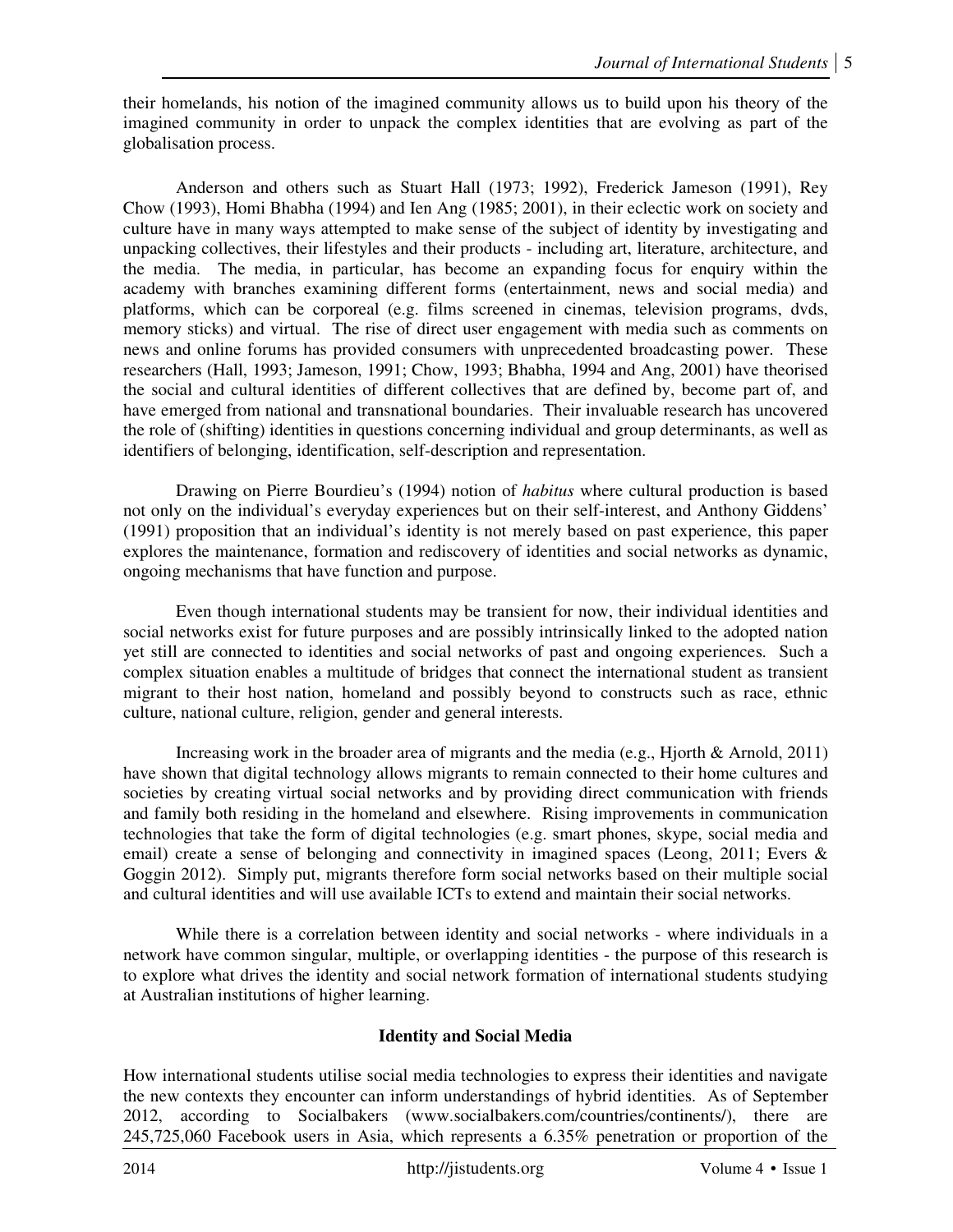total population who choose to use Facebook. In South America there is a higher penetration of 33.65%, with 133,471,000 users. Australia and Oceania have 14,498,180, which represents 41.83% penetration. Social media does represent an important new trend. In this paper we follow Kaplan and Haelien's (2010) multidimensional definition of social media whereby social presence, media richness, self-presentation and self-disclosure are incorporated. Social media, in our study refers to social software used for social interactions, which include sharing different types of media such as: video, personal responses to other people's content, and posts including self-disclosure and events of everyday life. These posts are way of managing how people present themselves in everyday life to their social networks.

Self-presentation and self-disclosure are linked to notions of identity. According to Goffman (1959), self-presentation is the way people manage the impressions others form of them. Self-disclosure is a strategy people use as a way of presenting themselves to others, which may be influenced by social context – meetings at work, dinner with extended family, or coffee with our trusted colleagues. Depending on the social company and their perceived expectations, different aspects of self will be shown. This also applies to social interactions on line, but with one key difference. Online spaces create hybrid or collapsing contexts where family, friends and work colleagues may well be in the same place (Marwick and boyd, 2010). This has interesting implications for cross-cultural communication and clearly impacts how international students negotiate their identities.

# **Keeping in Touch through Social Media**

The increasing use and connectivity made possible by improvements in communication media and digital technologies have enabled transient migrants such as international students—more so than ever before—to remain connected to their national homelands (Hjorth, 2011; Hjorth & Arnold, 2012) by creating virtual networks and by providing direct communication with friends and family both residing in the homeland and elsewhere. This connection is clearly important, and yet a more sophisticated understanding is required of their emerging and hybrid identities.

This study is significant because it assists in establishing, developing and strengthening various economic, industrial, cultural and social two-way bridges between Australia and the countries of origin of International Students (primarily from Asian nations but increasingly from Europe, North America, South America and the Middle-East). International Education is Australia's second largest export services sector behind tourism according to Austrade (Australian Education International, 2011). The well-being of international students in Australia is crucial if this sector is to continue its favourable impact on Australia's balance of trade. International students also contribute to Australia socially through the changes in ethnographic and cultural landscapes through their presence. During their sojourn, international students form a relationship with Australia, which influences their future dealings with their host country either from within Australia or from overseas. Understanding the complex relationships between identities and social networks is critical to both the creation of a home away from home, as well as a sense of wellbeing, for international students.

Therefore, this project aims to answer the following questions:

- 1. What impacts do social networks have on international students' identity(ies)?
- 2. Which social media outlets and online communities do international students interact with?
- 3. What practical implications are there for helping international students manage their health and lifestyle?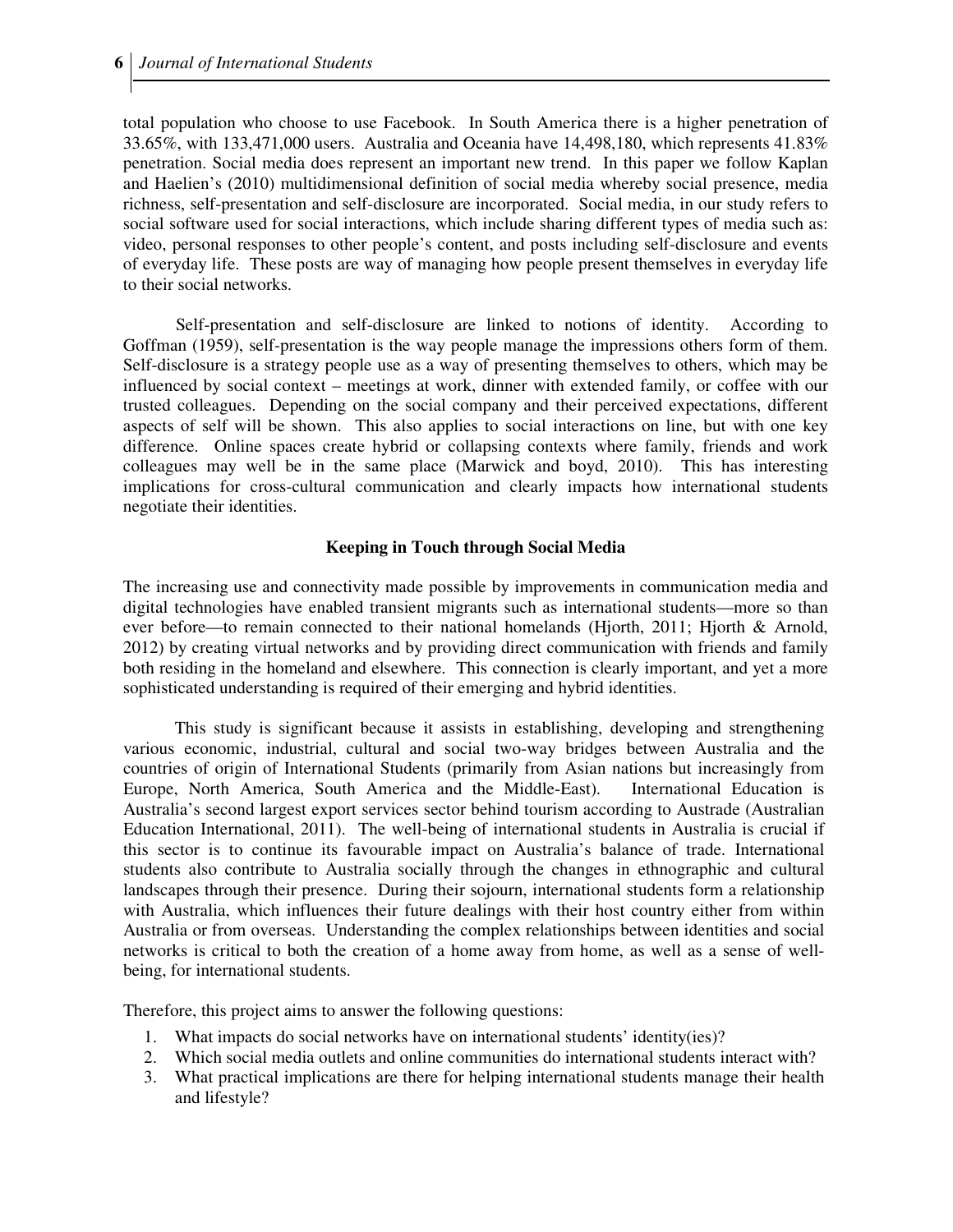In this paper, we explore the role of identity in helping international students form social networks at an Australian institution and how these networks contribute to creating a sense of home.

## **Methods**

### **Sample**

To achieve the aims of the project, a focus group methodology was used as a way to elicit rich indepth data from students describing their social networks. The qualitative methodology enabled the researchers to probe further into the motivations for using the particular information sources that respondents reported to gain a rich data set. It also allowed discussion within each focus group about the similarities and differences in using these sources. More importantly, the interaction between focus group members allowed researchers to observe differences between student groups. A range of issues was raised and discussed in the focus groups relating to: (i) the students' social identities/roles; and (ii) their social networks;

The target populations for this research project were undergraduate and postgraduate international students enrolled at The University of Melbourne (UOM) and the *Royal Melbourne Institute of Technology* (RMIT) University and international students from Technical and Further Education (TAFE) colleges in Melbourne. For the purpose of this study, international students were defined as students from foreign countries physically studying in Australia. Participants were excluded if they were not international students. Participants were recruited via advertising in staff and student newsletters of these institutions. Potential participants contacted the research assistant who ascertained their eligibility and explained the study to them. Those who agreed to participate were then scheduled for a focus group session that was convenient to them. Participants were compensated for their time with a gift voucher. Focus group discussions were audio recorded with the consent of participants. The duration of the focus groups ranged from 70 to 120 minutes, depending on the size of the group and depth of discussion.

A total of seven focus groups were conducted with international students from undergraduate and postgraduate programs at both universities and with students from TAFE colleges. As indicated in Table 1, the sample included students from a range of countries and across different educational levels—from vocational education and training (VET) to postgraduate studies (coursework and research higher degree).

Table 1

|                      | Number of<br><b>Students</b> | Gender       | Educational<br>Level | Discipline Areas                                                                       | Countries                                                                                 |
|----------------------|------------------------------|--------------|----------------------|----------------------------------------------------------------------------------------|-------------------------------------------------------------------------------------------|
| Focus Group 1        | 5                            | M(2)<br>F(3) | Undergraduate        | Commerce (4)<br>English $(1)$                                                          | China $(2)$<br>South Korea (1)<br>Vietnam $(1)$<br>Hong Kong $(1)$                        |
| <i>Focus Group 2</i> | - 3                          | M(2)<br>F(1) | Postgraduate         | Commerce $(1)$<br>Communication (1)<br>Architecture (1)                                | Iran $(1)$<br>China $(1)$<br>Singapore $(1)$                                              |
| Focus Group 3        | 6                            | M(1)<br>F(5) | Postgraduate         | Public Health (2)<br>Medicine $(1)$<br>Teaching $(1)$<br>Art $(1)$<br>Psychology $(1)$ | Japan $(1)$<br>USA(1)<br>Brazil $(1)$<br>Sri Lanka (1)<br>Bangladesh (1)<br>Vietnam $(1)$ |
| Focus Group 4        | 6                            | M(2)<br>F(4) | Undergraduate        | Commerce (2)<br>Engineering (2)                                                        | Indonesia $(2)$<br>Hong Kong $(2)$                                                        |

## Focus Group Participants' Background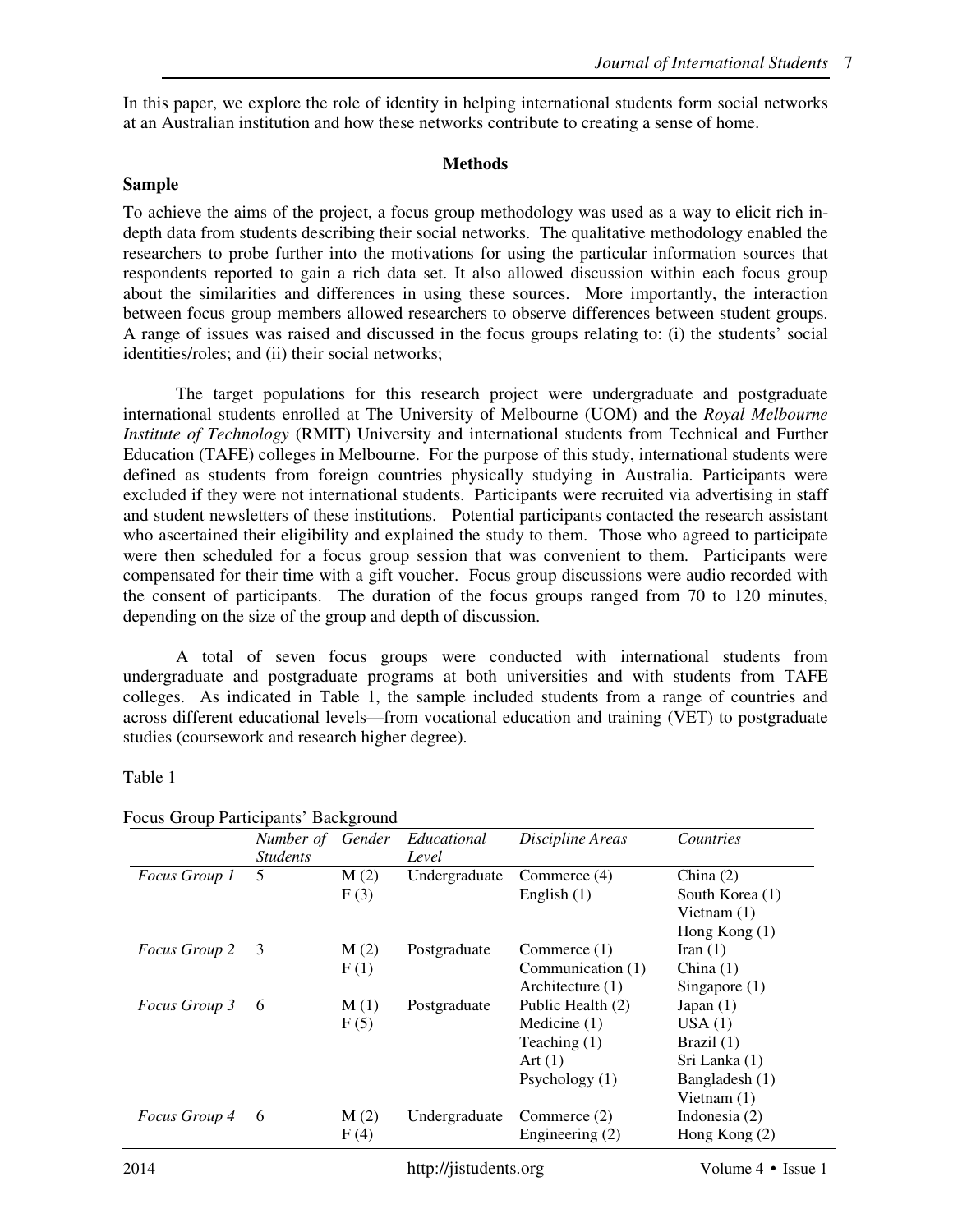| <i>Focus Group 5</i> | $\overline{4}$ | M(1) | <b>TAFE/Private</b> | Law $(1)$<br>Food Science (1)<br>Business $(2)$ | Malaysia (1)<br>Brunei (1)<br>Chile $(2)$ |
|----------------------|----------------|------|---------------------|-------------------------------------------------|-------------------------------------------|
|                      |                | F(3) | Colleges            | English Language (2)                            | China $(1)$<br>Turkey $(1)$               |
| <i>Focus Group 6</i> | - 5            | M(1) | <b>TAFE/Private</b> | Business $(2)$                                  | Brazil $(1)$                              |
|                      |                | F(4) | Colleges            | IT $(1)$                                        | China $(1)$                               |
|                      |                |      |                     | Design $(1)$                                    | Indonesia $(1)$                           |
|                      |                |      |                     | Early childhood                                 | Thailand (1)                              |
|                      |                |      |                     | education $(1)$                                 | Kuwait (1)                                |
| <i>Focus Group</i> 7 | -6             | M(1) | <b>TAFE/Private</b> | Business $(2)$                                  | Colombia (3)                              |
|                      |                | F(5) | Colleges            | General English (2)                             | Brazil $(1)$                              |
|                      |                |      |                     | Marketing $(1)$                                 | Chile $(1)$                               |
|                      |                |      |                     | Hospitality                                     | Vietnam $(1)$                             |
|                      |                |      |                     | $m$ anagement $(1)$                             |                                           |

After transcribing the focus groups in full, transcriptions were analysed manually using thematic analysis (Braun et al., 2006). This process involved reading and re-reading the selected text, coding, preliminary categorisation, and further classifying the data into categories. This was iterative process to verify the accuracy of these categories. As the data was coded and recoded, the themes were expanded, contrasted and discussed amongst researchers.

#### **Findings**

#### **Social Networks**

A comprehensive thematic analysis of focus group data revealed that students could be classified into four broad groupings based on the demographic make-up of their social networks. While these groupings are distinct from each other, students engaged in a variety of social activities, which sometimes overlapped.

Students whose social networks were dominated by international students from their home country (SNHC). Twelve of the focus group participants were classified into this category and included students from Vietnam, Hong Kong, Malaysia, Indonesia, China, Chile, and Colombia. Students from this group reported that they tended to socialize, study with, and often lived with other international students from their home countries. Pre-dominantly, they would also speak their home languages when interacting within this social group. Students engaged in food-focused activities (e.g., eating out together), social activities (e.g. hanging out, BBQ), visiting tourist attractions, or went shopping. Some students did study-focused work together or played online games.

Students whose social networks were dominated by international students from a variety of countries (SNIS). There were seven participants in this category and included students from Bangladesh, Singapore, Indonesia, Iran, Brunei Darussalam, Kuwait, and South Korea. This group of students reported that they tended to socialize with a range of other international students who are not necessarily from their home country. Sometimes, this might be due to a desire to interact across cultures while others reported that they found it hard to connect with students from their own countries, either due to small numbers of representative students or social differences. These students tended to communicate in a common language that all members of their social network are familiar with. Food-focused activities such going to restaurants together, social activities like simply "hanging out" at each other's places, playing games and shopping again proved popular with the SNIS group. Some in this category also reported that they did study focused activities together.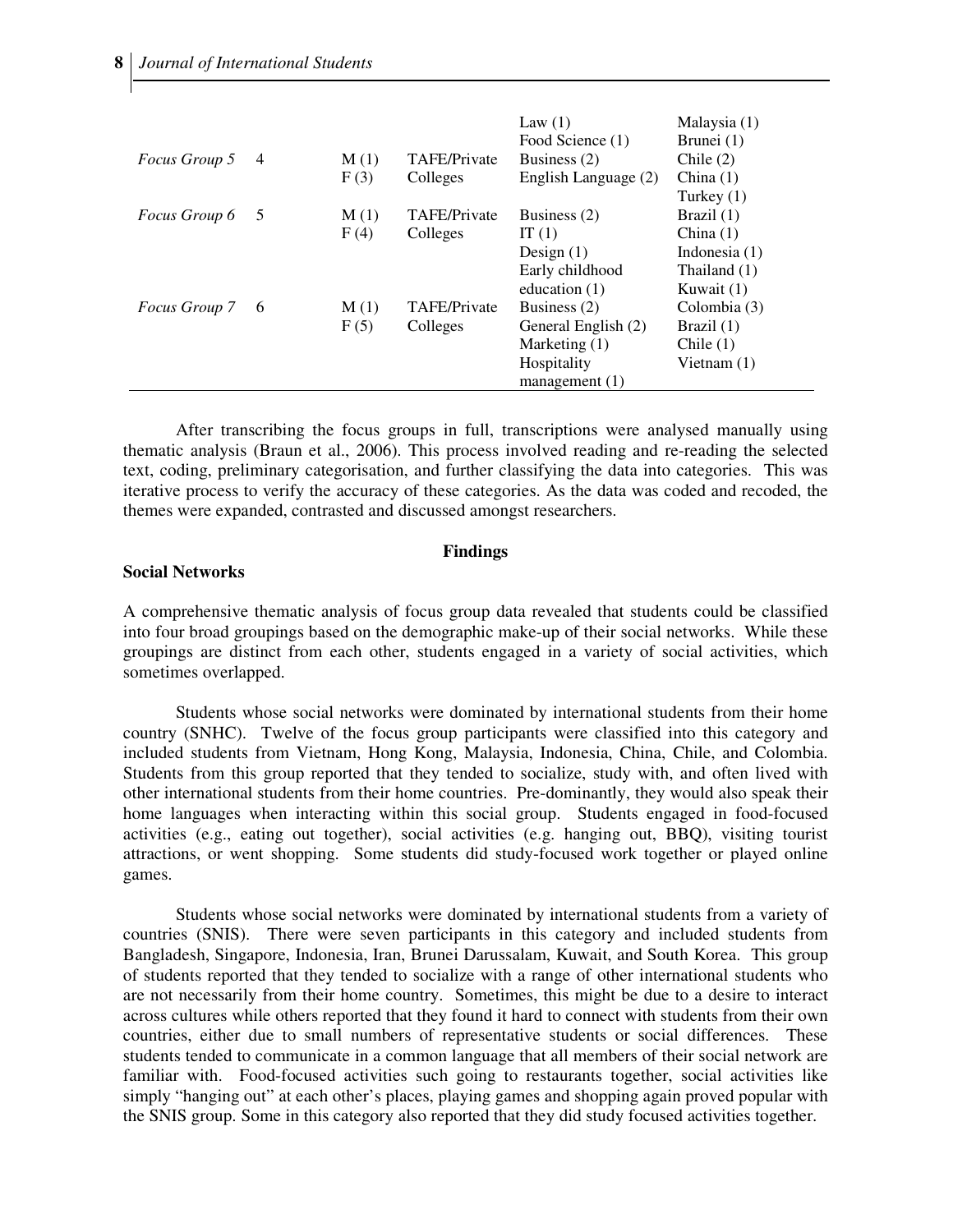Students whose social networks were dominated by Australian domestic students (SNAS). This group of students is smaller than the other three within our sample. There were five participants in this category and included students from countries around the world like Japan, China, Brazil and the USA. Participants reported that they actively sought to integrate and find local friends through study, work or general social clubs within their institutions or within the communities they live in. Some of the students might already have made Australian friends even before coming to Australia. This might have been through visiting Australia and overseas or through social networking sites. As one of the participants commented: "I already knew some people in Melbourne before coming...I've met other Australians because they go to my home country, like to travel, so I kept in touch... and since I got here, we became close and-Some – most are Australians actually" (PG/Brazil). They tended to speak English in their interactions. Students engaged in social activities (e.g. hanging out, drinking at pubs, clubs, bars), and some engaged in hobbies (e.g. playing guitar, sports, online computer games).

Students whose social networks included a mix group of students, both Australian and international (SNMS). There were seven participants in this category and included students from Sri Lanka, China, Hong Kong, Thailand, Vietnam, Turkey, Chile, Colombia and Brazil. This group of students reported that they almost seemed to have two social networks that do not always mix with each other. They tended to be the middle person 'moving and travelling' between their social networks. They report that they spoke different languages in each of their networks. Once again eating out, sports, listening to music together at a friend's house or out at a venue, as well as shopping proved to be popular activities. Some South Americans invited their Australian friends to their houses to mix with their home country friends and to get to know each other.

In addition to the broad social network groupings, the research project also tried to examine similarities between students in the distinct groups of college/TAFE students, undergraduate students, and postgraduate students**.** It is worth noting that the researchers found that there were fewer commonalities within educational level groupings than there were within the social network groupings.

While many studies in the past have focused on country of origin as a way to differentiate international students from each other, this project found that focusing on country of origin could provide very misleading and incomplete information about international students. For example, students from China were represented in three of the four social network groupings above (SNHC, SNAS, and SNMS). In terms of use and access to information, the Chinese students in each of the social network groupings displayed more commonalities with other students in the same social network groupings than with Chinese students who reported other social network groupings.

## **Home**

#### Table 2 Questions about home

|                                            | Number of |            |
|--------------------------------------------|-----------|------------|
| Q. Where do you consider home to be?       | students  | Percentage |
| Where they live                            | 10        | 28.6%      |
| Where they born (spent most of time/Where) |           |            |
| family lives)                              | 18        | 51.4%      |
| Both where they live and family live       | 6         | 17.1%      |
| Where the people they love are             |           | $2.9\%$    |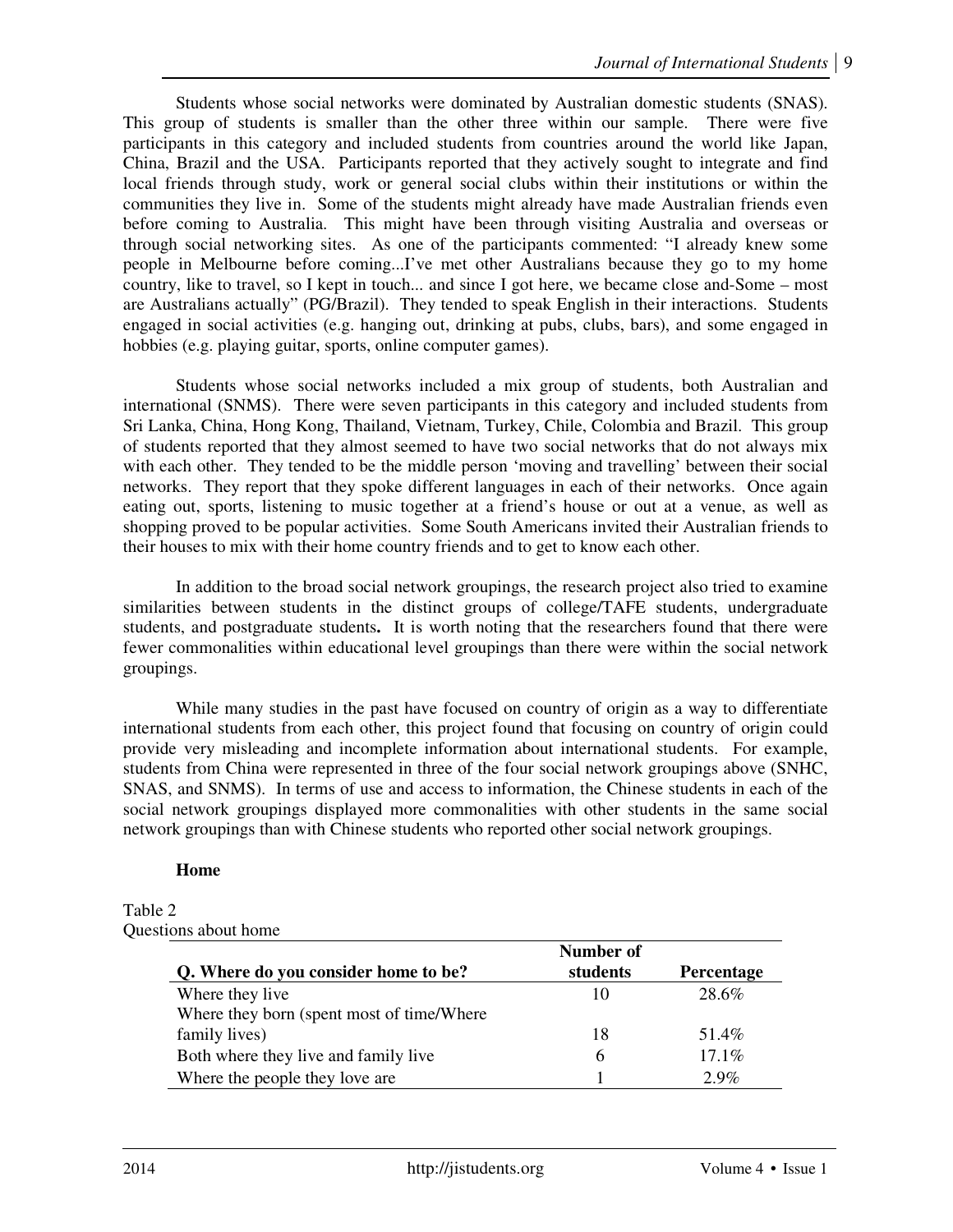Focus group data revealed that students had differing views of what is home. For example a postgraduate student from Japan said: "I think, where I live now is like, just a house really, like I can't call it a home yet because I don't know the people who I live with very well. I think my home is Japan and, yeah it's hard to find a home, like a place I can call home" (PG/Japan). Another postgraduate student from Vietnam expressed her notion of home as: "for me...home is where I live" (PG/Vietnam) and an undergraduate student from China observed, "(home is) where we live, here in Melbourne" (UG/China) in response to the question about where they saw home as being**.** Another undergraduate student described home more fluidly as "where the heart is" and where their friends and family reside, noting: "normally I consider home is the place where I live with my family" (UG/ Vietnam). The aggregated data suggests that slightly over half (51.4%) associate home with their birth country. Slightly over a quarter (28.6%) had a more transient notion of home as being where they happen to live right now, that is Australia, and 17.1% had a layered view of home as being both here in Australia where they live now and at the same time being their birth country where their family live.

## **Employment of Social Media**

Table 3

Most used websites

| Q. What websites do you tend to      |                           |                   |
|--------------------------------------|---------------------------|-------------------|
| use the most?                        | <b>Number of students</b> | <b>Percentage</b> |
| Facebook                             | 27                        | 77.1%             |
| Emails (e.g. Hotmail, Yahoo)         | 23                        | 65.7%             |
| Searching sites (e.g. Google, Naver) | 23                        | 65.7%             |
| News sites (local and international) | 20                        | 57.1%             |
| Media sharing sites (e.g. YouTube)   | 10                        | 28.6%             |
| Jobs & real-estate sites (e.g.       |                           |                   |
| Gumtree)                             | 8                         | 22.9%             |
| University portals                   | 6                         | 17.1%             |
| Twitter                              | 4                         | 11.4%             |
| Skype                                | 4                         | 11.4%             |
| Wikipedia                            | 4                         | 11.4%             |
| QQ                                   | 3                         | 8.6%              |
| <b>Blogs</b>                         | 3                         | 8.6%              |
| Commerce sites (e.g. ebay)           | $\overline{2}$            | 5.7%              |
| Academic Journals sites              | $\overline{2}$            | 5.7%              |
| My space                             | 1                         | 2.9%              |
| OoVoo (similar to Skype)             | 1                         | 2.9%              |
| Weibo                                |                           | 2.9%              |
| Way book                             |                           | 2.9%              |

#### Table 4

Countries where friends are from

|                                  | Number of       |            |
|----------------------------------|-----------------|------------|
| Q. Where are their friends from? | <b>Students</b> | Percentage |
| Home country, local & overseas   | 15              | 42.8%      |
| Home country & overseas          | Q               | $25.7\%$   |
| Local & overseas                 |                 | $14.3\%$   |
| Home country                     |                 | 8.6%       |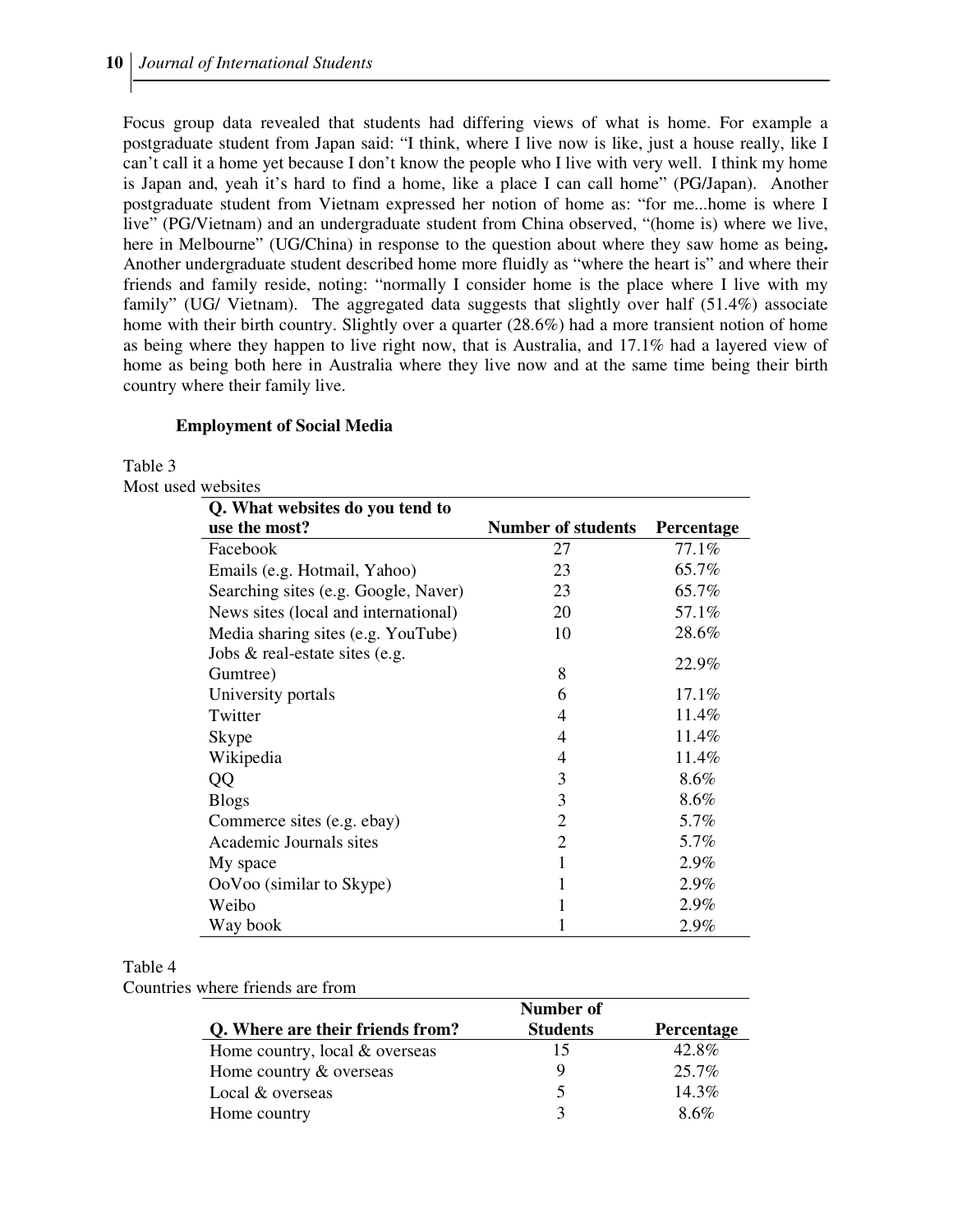Home country & local 3 8.6%

Students in all groups actively made use of social media to keep in contact with friends and family in their birth countries, host nations, and in Australia [e.g. *"*[I] use more of Facebook than the Korean equivalent [Minihompy]*"* (UG/South Korea) and "for an example an earthquake was in Turkey but I can read Facebook my friends will or something and I even all around the world they can share or we are so sorry for Turkey (TAFE/Turkey)"]. Students from Mainland China tended to use Chinese social media such as Weibo (similar to Twitter), Renren (similar to Facebook) and various online forums for this purpose "I use QQ more," (UG/China). Students pointed out that Facebook was the one tool that allowed them simultaneously to keep up with friends and family in their home countries as well as with new friends and acquaintances that they had made in Australia. Facebook was also a source of information if the students had a serious health issue. As one student commented: "Maybe you can still ask on Facebook but you set the privacy so that only a few people can see it, you can ask your friends" (UG/Brunei)**.** However most students would go to a health clinic or hospital and use Google to search for symptoms ["I would] go to see a doctor... [and]…Google" (UG/Hong Kong 3). Some students indicated that they depended on social media networks such as Facebook for their news; this was especially true of those students whose social networks were dominated by international students from a variety of countries [ e.g. "Facebook sometimes people post something too so I normally look on Newsfeed and see roughly what happens... Actually quite the same – keep in touch with friends and my sister" (TAFE/China)].

# **Connecting with Different Types of Students based on Complex Individual Identities**

| 1 able 5                                    |                                                          |                 |            |
|---------------------------------------------|----------------------------------------------------------|-----------------|------------|
|                                             | Connecting with friends from a variety of social circles |                 |            |
| Do you<br>Q.<br>have<br>different groups of |                                                          |                 |            |
| friends, so different<br>social circles?    | Type of groups of friends (social<br>circle)             | No. of students | Percentage |
|                                             | Study (classmate) group                                  | 21              | 60%        |
|                                             | Very Close group                                         | 12              | 34.3%      |
|                                             | Workmates group                                          | 10              | 28.6%      |
|                                             | Housemate group                                          | 8               | 22.9%      |
|                                             | Prayer group                                             | 8               | 22.9%      |
|                                             | Home-country group                                       | 6               | 17.1%      |
|                                             | Occasional friend group                                  | 4               | 11.4%      |
|                                             | Hobbies group                                            | 4               | 11.4%      |
|                                             | Overseas friend group                                    | 3               | 8.6%       |
|                                             | Functional matters group (e.g.                           |                 |            |
|                                             | computing)                                               | 3               | 8.6%       |
|                                             | Voluntary work group                                     | 2               | 5.7%       |
|                                             | Language group                                           |                 | 2.9%       |
|                                             | Facebook group page                                      |                 | 2.9%       |

Students revealed that their social networks are not always directly connected to the home nation but are instead based on each students' complex individual identities, which are negotiated by culture, language, religion and general interest. The data indicated that students did not solely socialize with others from their country of origin. Rather, they socialized with fellow international students who hailed from their home regions and local students who are culturally similar to them. One student responded: "most of my friends are international, so they are from, like India, Pakistan,

 $T_1$   $T_2$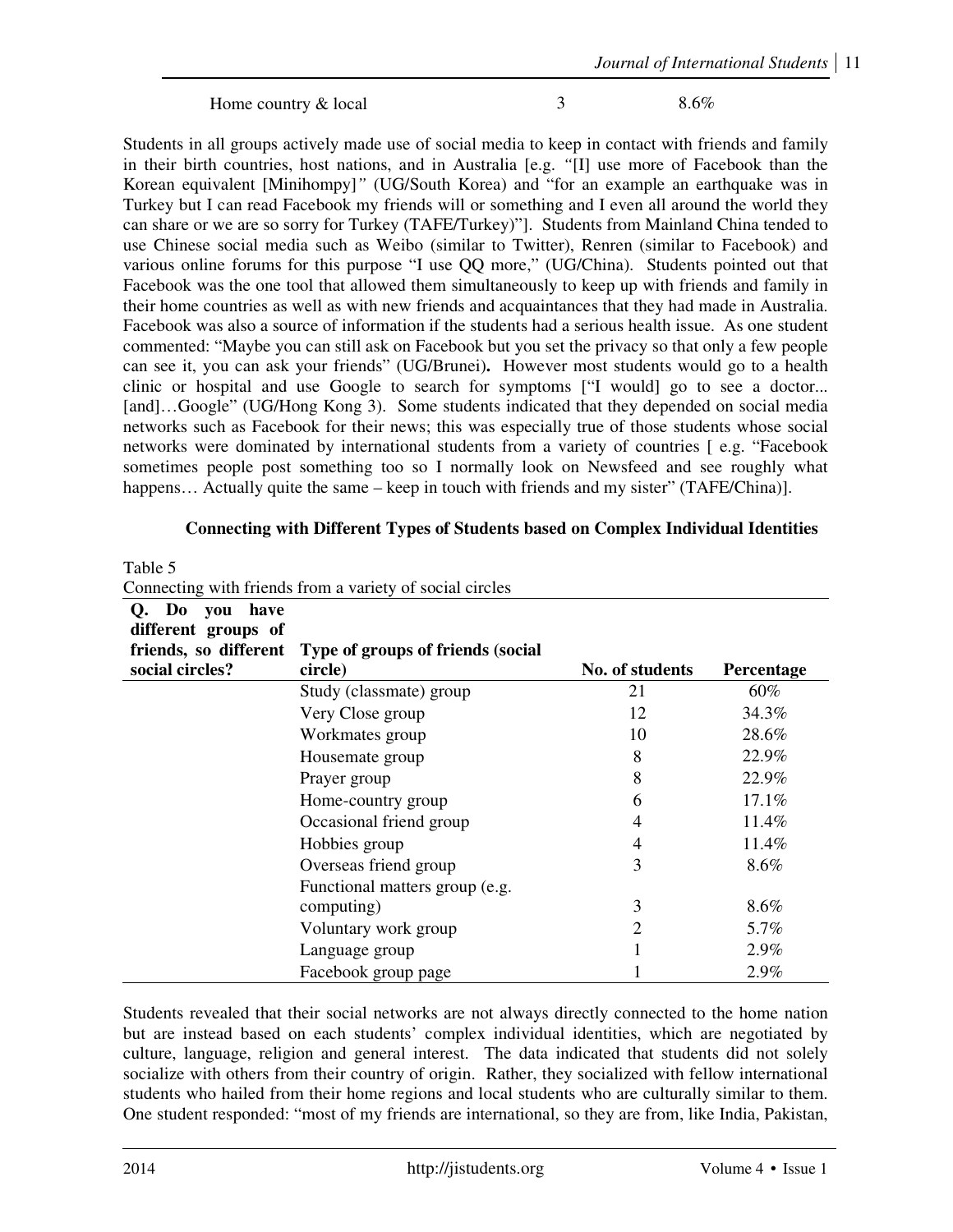Nepal, Cambodia, Tanzania, Mozambique; a few are from Africa, and I also know some people from Bangladesh" (PG/ Bangladesh). Table 6

Social activities

|                                                         | Number of       |                   |
|---------------------------------------------------------|-----------------|-------------------|
| Q. What do you like to do socially?                     | <b>Students</b> | <b>Percentage</b> |
| Eating out together/Food-focused (e.g. lunch, dinner,   |                 |                   |
| drink)                                                  | 24              | 68.6%             |
| Hobbies activities (e.g. playing Guitar, sports, games) | 12              | 34.3%             |
| Study-focused                                           | 12              | 34.3%             |
| Hanging out (clubbing)                                  | 10              | 28.6%             |
| Visiting tourist sites $\&$ special places              | 8               | 22.9%             |
| <b>Parties</b>                                          | 7               | 20%               |
| Shopping                                                |                 | 20%               |
| Religious activities                                    |                 | 20%               |
| Sleep over                                              | 3               | $8.6\%$           |
| Going to Cinema                                         | 3               | $8.6\%$           |
| Voluntary work                                          | $\overline{2}$  | 5.7%              |
| Social activities organized by university               |                 | 2.9%              |

From our data an example from the Asian region would be where Singaporeans socialized with other Asian classmates, including students from Malaysia, and Vietnam and locals who are ethnically and culturally Chinese [e.g. "Australian born Chinese, Malaysian, Singaporean, and people from Hong Kong as well, and local Caucasians" (UG/China)]. An example from the South American region would be where Brazilians socialized with Columbians and Chileans. Socialising with fellow international students from the region is facilitated by similarity in language. For example, from our data, students from China socialized with ethnic Chinese students from Hong Kong and Southeast Asia because of knowledge and fluency in Mandarin. Often, students socialized with classmates, co-workers, and neighbours and groups developed through online gaming, sports (e.g. soccer, cycling and rowing), religion (e.g. church groups) and hobbies (e.g. playing musical instruments).

Some students noted that they only mixed with local (Anglo) Australians if there was direct contact with them, such as the boyfriend of a flatmate. A student notes: "I live with my boyfriend and his brothers and his brother's girlfriend they are Aussie, so I have to speak English" (TAFE/Brazil)**.** Some students, particularly the undergraduates, revealed that they rarely or never socialized with locals because of cultural and language differences. As one student comments: "Yeah (it's so hard to find Australian friends ) and then they don't really talk to the Asian people...they don't really interact with us...so ... during the university lives, like after your lectures you don't, we'll have a coffee, no and it's, very depends on what course you are. Like if, in commerce for organised history … you will have, well all the chances are going up but, you know for actual real you don't really have" (UG/China)**.** 

#### **Discussion**

The findings of this study revealed that while some students directly identify with fellow international students from their home nations to form social networks, this is not necessarily the case for all students. Rather, students proactively form varied social networks based on the complex individual social and cultural identities of each of its members. Within the social group,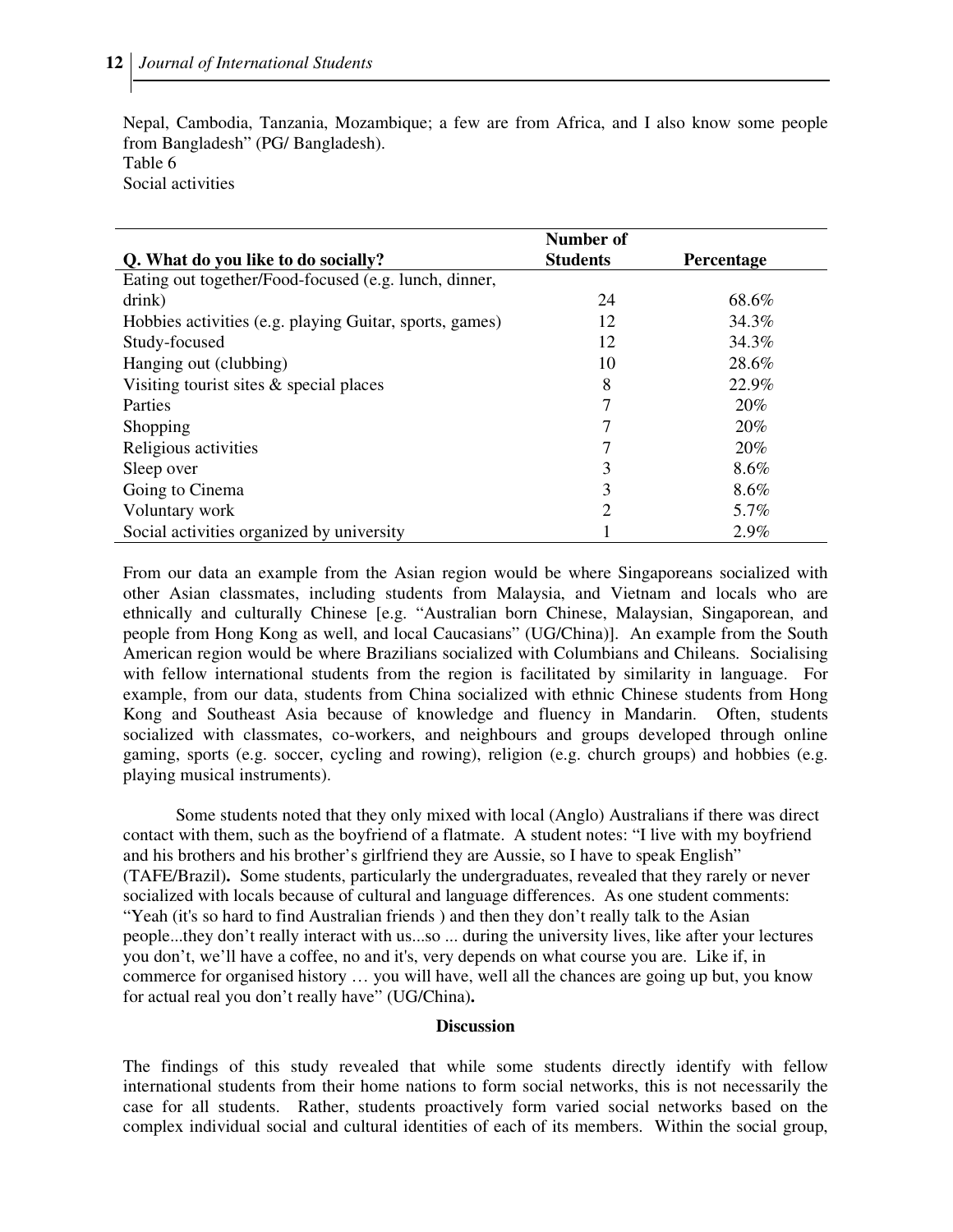their identities are influenced by a variety of factors, including culture, language, religion, academic course, workplace, housing and personal interests (hobbies). This assessment ties in with Giddens (1991) theory of identity being individualised, complex and ongoing since it is influenced by encounters with others in the everyday environment. Sometimes these identities may overlap with each other and may include students from the birth country (e.g. Chinese students identifying with each other through language and culture).

This study also reveals that international students' identity-based social networks are local and are maintained through face-to-face contact and through social media contact. Moreover, these social networks provide the opportunity for students to engage in different forms of entertainment (e.g. going to the cinema) and social activities often revolving solely or in some way around food. This analysis fits in well with Russell et al.'s (2010) discussion on social connectedness to local Australians, family, and co-cultural friends

The use of social media to stay in contact with friends and family from the home nation may assist students with forming imaginary bonds with their homelands. Doing so provides international students with virtual home-based support networks, which then allow them the opportunity to pursue and form local social networks with students other than those who come from their countries of birth.

## **Conclusion**

This study sheds light on the ways in which international students from specific universities and higher education Melbourne institutions in Australia negotiate everyday life while living away from their places of birth. It reveals that international students have multiple identities that are neither a singular national home-based identity, or social networks exclusively connected to the home nation. Moreover, this study shows that international students have complex identities, which shape the development of local social networks which are not exclusively made up of international students from their home countries. These social networks then provide support for everyday life, particularly when it comes to engaging in entertainment and social activities.

## **Acknowledgements**

Australian Education International and Universities Australia funded this research.

# **References**

- Anderson, B. (1983). *Imagined Communities: Reflections on the origin and spread of nationalism*. London, UK: Verso.
- Ang, I. (1985). *Watching Dallas: Soap opera and the melodramatic imagination*. London, UK: Methuen.
- Ang, I. (2001). *On not speaking Chinese: Living between Asia and the West*. London and New York: Routledge.
- Appadurai, A. (1996). *Modernity at large: Cultural dimensions of globalization*. Minneapolis, IN: University of Minneapolis Press.
- Australian Education International (2011). *Research snapshot: Export income to Australia from Education Services in 2010*. Retrieved from

http://www.aei.gov.au/AEI/PublicationsAndResearch/Snapshots/2011061803\_pdf.pdf Bhabha, H. K. (1994). *The location of culture*. London, UK: Routledge.

Bourdieu, P. (1984). *Distinction: A social critique of the judgment of taste* (R Nice, Trans). Cambridge, MA.: Harvard University Press.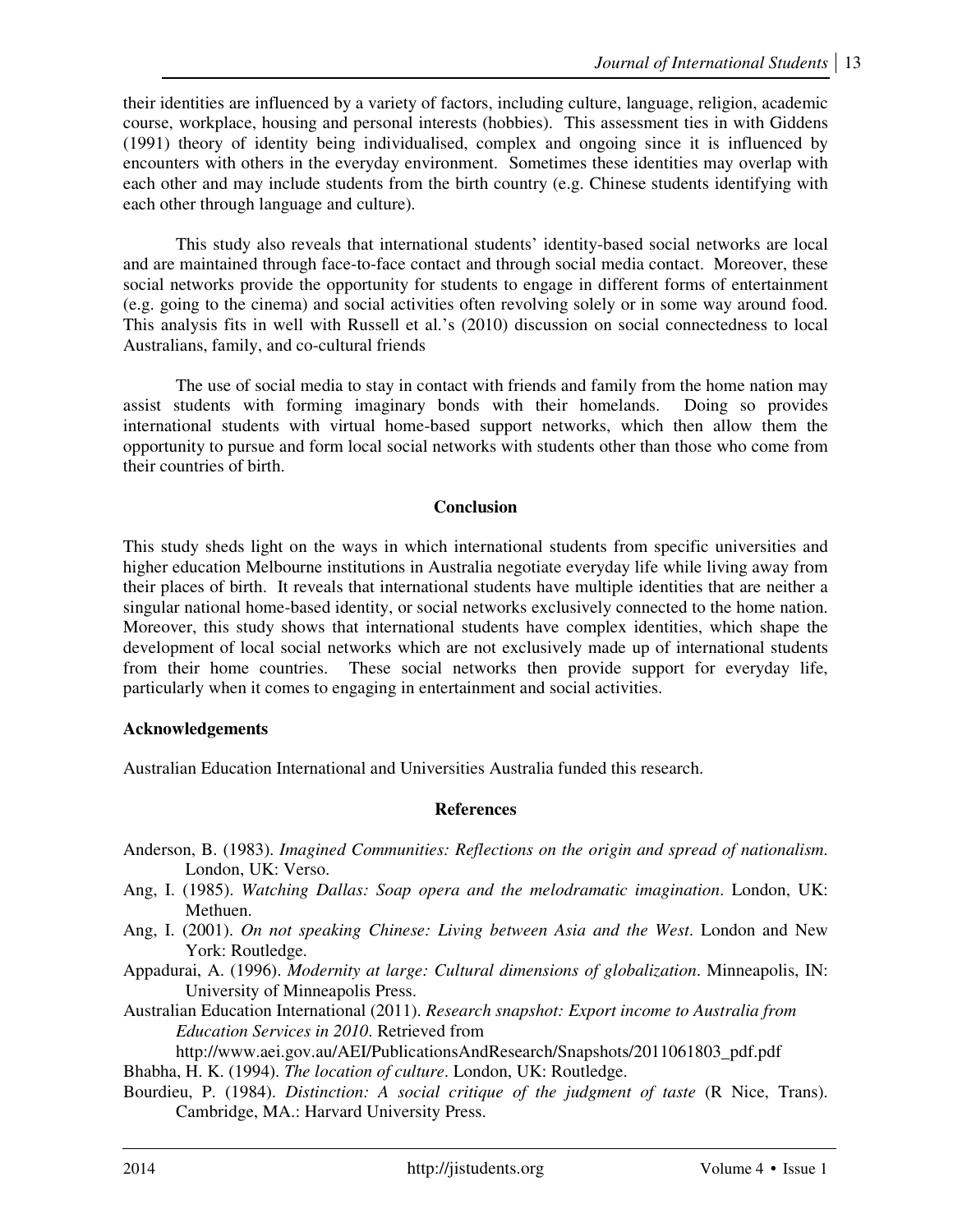- Braun, V., & Victoria, C. (2006). Using thematic analysis in psychology. *Qualitative Research in Psychology*, *3*(2), 93.
- Brown, L., & Holloway, I. (2008). The initial stage of the international sojourn: excitement or culture shock? *British Journal of Guidance & Counselling*, *36*(1), 33–49.
- Chow, R. (1993). *Writing diaspora: Tactics of intervention in contemporary cultural studies*. Bloomington, IN: Indiana University Press.
- Evers, C., & Goggin, G. (2012). Mobiles, men and migration: Mobile communication and everyday multiculturalism in Australia. In L. Fortunati, R. Pertierra, & J. Vincent, *Migrations, diaspora and information technology in global societies*. New York, NY: Routledge
- Giddens, A. (1991). *Modernity and self-identity: Self and society in the late modern age.* Cambridge, UK: Polity.
- Goffman, E. (1959). *The presentation of the self in everyday life*. New York, NY: Doubleday Anchor Books.
- Gray K., Chang S., & Kennedy G. (2010). Use of social web technologies by international and domestic undergraduate students: implications for internationalising learning and teaching in Australian universities. *Technology, Pedagogy and Education*, *19*(1), 31-46.
- Hall, S. (1973). *Encoding and decoding in the television discourse*. Birmingham, UK: CCS.
- Hall, S. (1992). New ethnicities. In J. Donald, J. Rattansi & A. Rattansi, *Race, culture and difference*. London, UK: Sage.
- Hjorth, L. (2011). Still mobile: cross-generational SNS usage in Shanghai. In R. Wilken & G. Goggin, *Mobile technologies and place*. New York, NY: Routledge.
- Hjorth, L., & Arnold, M. (2012). *Online@AsiaPacific: Networked sociality, creativity and politics in the Asia–Pacific region*. New York, NY: Routledge.
- Kaplan, A. M., & Haelien, M. (2010). Users of the world, unite! The challenges and opportunities of social media. *Business Horizons*, *53*, 59-68.
- Li, A., & Gasser, M. B. (2005). Predicting Asian international students' sociocultural adjustment: A test of two mediation models. *International Journal of Intercultural relations*, *29*(5), 561- 576.
- Jamerson, F. (1991). *Postmodernism, or, the cultural logic of late capitalism*. Durham, NC: Duke University Press.
- Kashima, E. S., & Loh, E. (2006). "IS" acculturation: Effects of international, conational, and local ties and need for closure'. *International journal of intercultural relations*, *30*(4), 471-485.
- Khawaja, N. G., & Dempsey, J. (2008). A comparison of international and domestic tertiary students in Australia. *Australian Journal of Guidance and Counseling*, *18*(1), 30-46.
- Kudo, K., & Simkin, K. A. (2003). Intercultural friendship formation: The case of Japanese students at an Australian university. *Journal of Intercultural Studies, 24*(2), 91-114.
- Leong, S. (2011). No longer Singaporean. *Continuum: Journal of Media & Cultural Studies, 25*(4), 559-572.
- Marwick, A., & boyd, d. (2010). I tweet honestly, I tweet passionately: Twitter users, context collapse, and the imagined audience. *New Media & Society, 13*, 114-133.
- Mckinlay, N. H., Pattison, H. M., & Gross, H. (1996). An exploratory investigation of the effects of a cultural orientation program on the psychological well-being of international university students. *Higher Education, 31*(3), 379-395.
- Robertson, S. (2011). Cash cows, backdoor migrants, or activist citizens? International students, citizenship, and rights in Australia. *Ethnic and Racial Studies*, *34*(12), 2192-2211.
- Russell, J., Rosenthal, D., &Thomson, G. (2010). The international student experience: Three styles of adaptation. *Higher education, 60(*2), 235-249.
- Ryan, J. (2005) The student experience, In Carroll, J. & Ryan, J. *Teaching international students*  Abingdon, UK: Routledge
- Sawir, E. (2008). Loneliness and IS: An Australian study. *Journal of Studies in International*